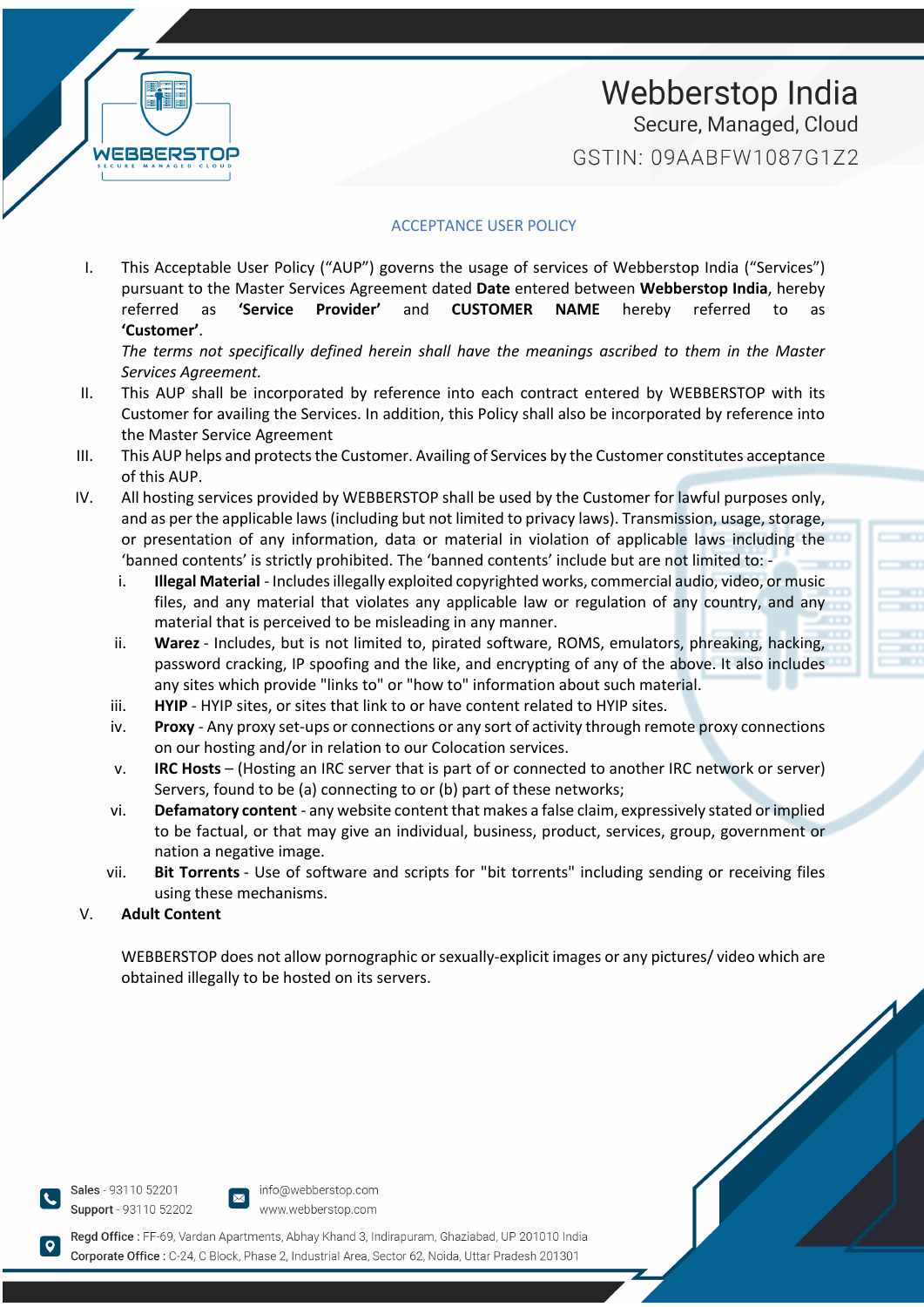

### Webberstop India Secure, Managed, Cloud GSTIN: 09AARFW1087G172

#### VI. **Undertaking of the Customer**

The Customer agrees and undertakes that;

- i. Any attempt to undermine or cause harm to any of the servers of WEBBERSTOP is strictly prohibited. WEBBERSTOP shall take no responsibility for the use of its clients' accounts by the Customer.
- ii. In case of abuse of the resources provided by WEBBERSTOP, in any way, WEBBERSTOP reserves the unqualified right to immediately deactivate the Customer's account, without refund.
- iii. Denial of Service (DOS) attacks directed at WEBBERSTOP, or any attempt to launch a DOS attack from WEBBERSTOP servers are strictly prohibited. All infractions and or suspected infractions will be vigorously investigated and may result in immediate termination of Customer's account.
- iv. In case the Customer is, in any way, disrespectful towards any member of WEBBERSTOP or its staff, WEBBERSTOP shall have full right to terminate Customer's account with it, without any refund.
- v. WEBBERSTOP will use reasonable efforts to protect and backup data for its clients / Customer on a regular basis, however, WEBBERSTOP does not guarantee the existence, accuracy, or regularity of its backup services and, therefore, the Customer is solely responsible for making back-up files in connection with its use of the Services. Any back-up which WEBBERSTOP may carry out will not include any media files which include (but are not limited to) mp3, mpeg, wmv or any other video/audio files.
- vi. It shall be responsible for any misuse of its account and it must take steps to ensure that others do not gain unauthorized access to its account. It shall not use its account to breach the security of another account or attempt to gain un-authorised access to another network or server.
- vii. Its password provides access to its account and it is responsible to keep its password secure.
- viii. Sharing its password and account access with unauthorized users is strictly prohibited. It will take care and prevent others from using its account. It will be responsible for all consequences of others using its account.
- ix. Attempting to obtain another user's account password is strictly prohibited, and will result in termination of Services.
- x. It shall adopt adequate security measures to prevent un-authorised use of its account.
- xi. It shall not attempt to circumvent user authentication or security of any host, network or account which includes but is not limited to accessing data not intended for it, logging into or making use of a server or account. It is not expressly authorized to access, or probe the security of other networks. Use or distribution of tools designed for compromising security is prohibited. Such tools shall include but are not limited to password guessing programs, cracking tools or network probing tools.
- xii. It shall not attempt to interfere with services provided to any user, host or network or carry out DOS attacks which includes but is not limited to "flooding" of networks, deliberate attempts to overload a service, and attempts to "crash" a host.
- xiii. Users who violate systems or network security may incur criminal or civil liability. WEBBERSTOP will cooperate fully with investigations of violations of systems or network security at other sites, including cooperating with law enforcement authorities in the investigation of suspected criminal violations.
- xiv. It shall complete its own tests for computer viruses in accordance with best computing practice prior to each and every operational use of the Services.

Sales - 93110 52201 Support - 93110 52202



Regd Office: FF-69, Vardan Apartments, Abhay Khand 3, Indirapuram, Ghaziabad, UP 201010 India Corporate Office : C-24. C Block, Phase 2. Industrial Area, Sector 62, Noida, Uttar Pradesh 201301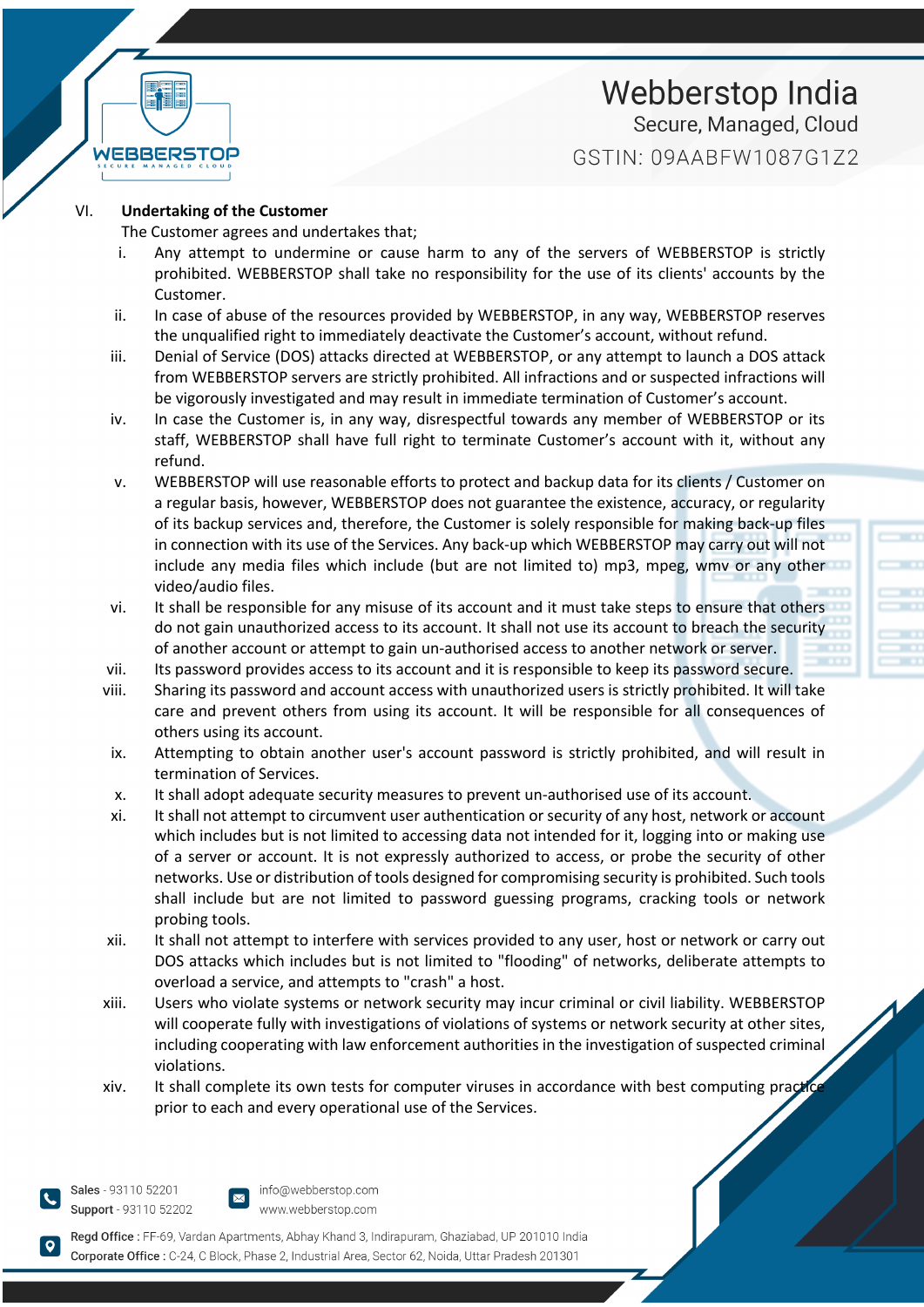## Webberstop India Secure, Managed, Cloud GSTIN: 09AARFW1087G172

#### VII. **Materials and Products**

WERRED

- i. WEBBERSTOP shall exercise no control whatsoever over the content of the information passing through the network or on the Customer's websites.
- ii. Use of any information obtained by way of WEBBERSTOP is at the Customer's own risk, and WEBBERSTOP specifically denies any responsibility for the accuracy or quality of information obtained through its services.
- iii. Connection speed represents the speed of connection to WEBBERSTOP and does not represent guarantees of available end to end bandwidth. WEBBERSTOP can only guarantee within its controlled network, availability of bandwidth to Customer's subscribed Committed Information Rate".
- VIII. WEBBERSTOP is under no obligation to edit, review or modify the contents of the Customer's website. However, WEBBERSTOP reserves the right to remove any content on the Customer's website without notice. For the avoidance of doubt, WEBBERSTOP shall not pro-actively monitor messages that are posted on the sites managed by WEBBERSTOP, but it reserves the right to remove such messages at its sole discretion, without notice to the Customer.
	- IX. The Account of the Customer found to be using the Services for any of the purposes contained in Clause (IV) (i), above shall be terminated without any notice.
	- X. The first offense committed by the Customer in respect of Proxy as set out in Clause IV (iv), above will result in immediate suspension of their account. A second violation by the Customer in this regard will result in immediate termination of its account.
- XI. Servers found to be (a) connecting to, or (b) part of another IRC network or server will be immediately removed from WEBBERSTOP network, without notice. Such servers will not be reconnected to the network until such time that all traces of the IRC server are completely removed, and the Customer allows access to its server to confirm that the content has been completely removed.
- XII. **Indemnity**
	- i. The Customer agrees that it shall fully and effectively defend, indemnify, save and hold WEBBERSTOP harmless from any and all demands, liabilities, losses, costs, actions, proceedings, expenses (including legal expenses), liabilities and/or claims, howsoever suffered or incurred directly or indirectly by WEBBERSTOP, its agents, officers and employees, that may arise or result from any acts or omissions of the Customer, its agents, employees or assigns (a) in connection with their use of the Services, and/or (b) as a consequence of the Customers breach or nonobservance of its obligations set out in this AUP.
	- ii. The Customer shall defend and pay all costs, damages, awards, fees (including legal expenses) and judgments awarded against WEBBERSTOP arising from breach or breaches of its obligations set out in this AUP. WEBBERSTOP may in its absolute discretion defend such claims and may compromise such claims without the consent of the Customer. The Customer shall provide WEBBERSTOP with the assistance necessary, or as required by WEBBERSTOP, to defend such claims, at the Customer's sole expense.

Sales - 93110 52201 Support - 93110 52202



Regd Office: FF-69, Vardan Apartments, Abhay Khand 3, Indirapuram, Ghaziabad, UP 201010 India Corporate Office : C-24. C Block, Phase 2. Industrial Area, Sector 62, Noida, Uttar Pradesh 201301